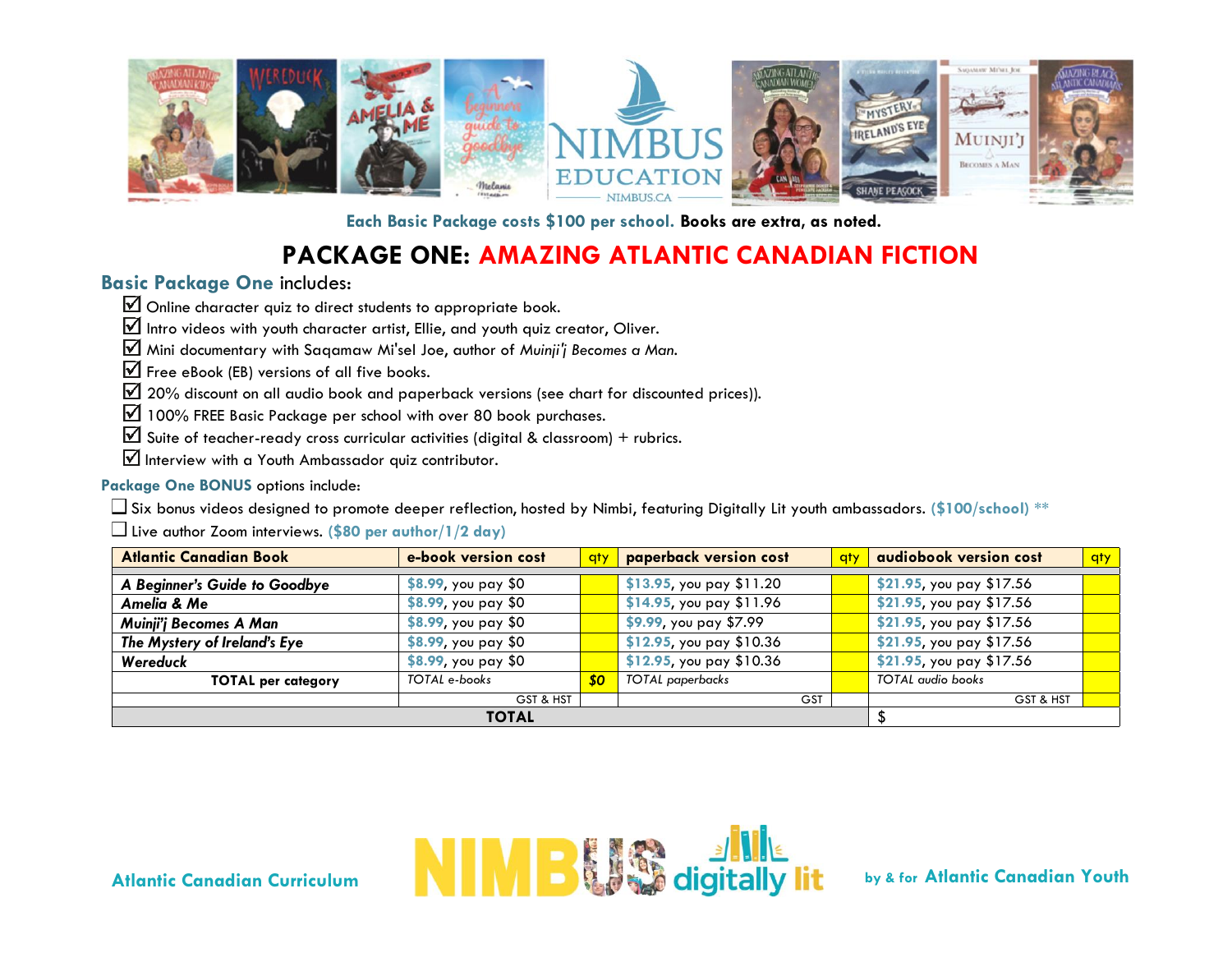

# **PACKAGE TWO: AMAZING ATLANTIC CANADIAN KIDS**

### **Basic Package Two** includes:

Online quiz to direct students to appropriate change-making archetype.

 $\overline{2}$  7 videos featuring Digitally Lit youth ambassadors sharing their archetypes.

 $\overline{M}$  Suite of teacher-ready cross curricular activities (digital & classroom) + rubrics

 $\boxtimes$  20% off all versions of the book.

 $\mathbf{\nabla}$  Interview with a youth featured in quiz result videos\*.

#### **Package Two BONUS** options include:

Six bonus videos designed to promote deeper reflection, hosted by Nimbi and featuring Digitally Lit youth ambassadors **(\$100/school) \*\***

Live author Zoom interview **(\$80/1/2 day)** 

| <b>Atlantic Canadian Book</b>         | e-book version cost       | <b>aty</b> | <b>paperback version cost</b> | aty. | audiobook version cost   | <b>gty</b> |
|---------------------------------------|---------------------------|------------|-------------------------------|------|--------------------------|------------|
|                                       |                           |            |                               |      |                          |            |
| <b>Amazing Atlantic Canadian Kids</b> | $$8.99$ , you pay $$7.19$ |            | \$19.95, you pay \$15.96      |      | \$21.95, you pay \$17.56 |            |
| <b>TOTAL per category</b>             | TOTAL per e-book          |            | TOTAL per paperback           |      | TOTAL per audio book     |            |
|                                       | GST & HST                 |            | <b>GST</b>                    |      | GST & HST                |            |
| <b>TOTAL</b>                          |                           |            |                               |      |                          |            |

### **COMING THIS FALL, 2022**

Curricular activities including a quiz, videos and other digital components for titles *Amazing Black Atlantic Canadians* & *Amazing Atlantic Canadian Women.*

**\*\***Available Winter 2022